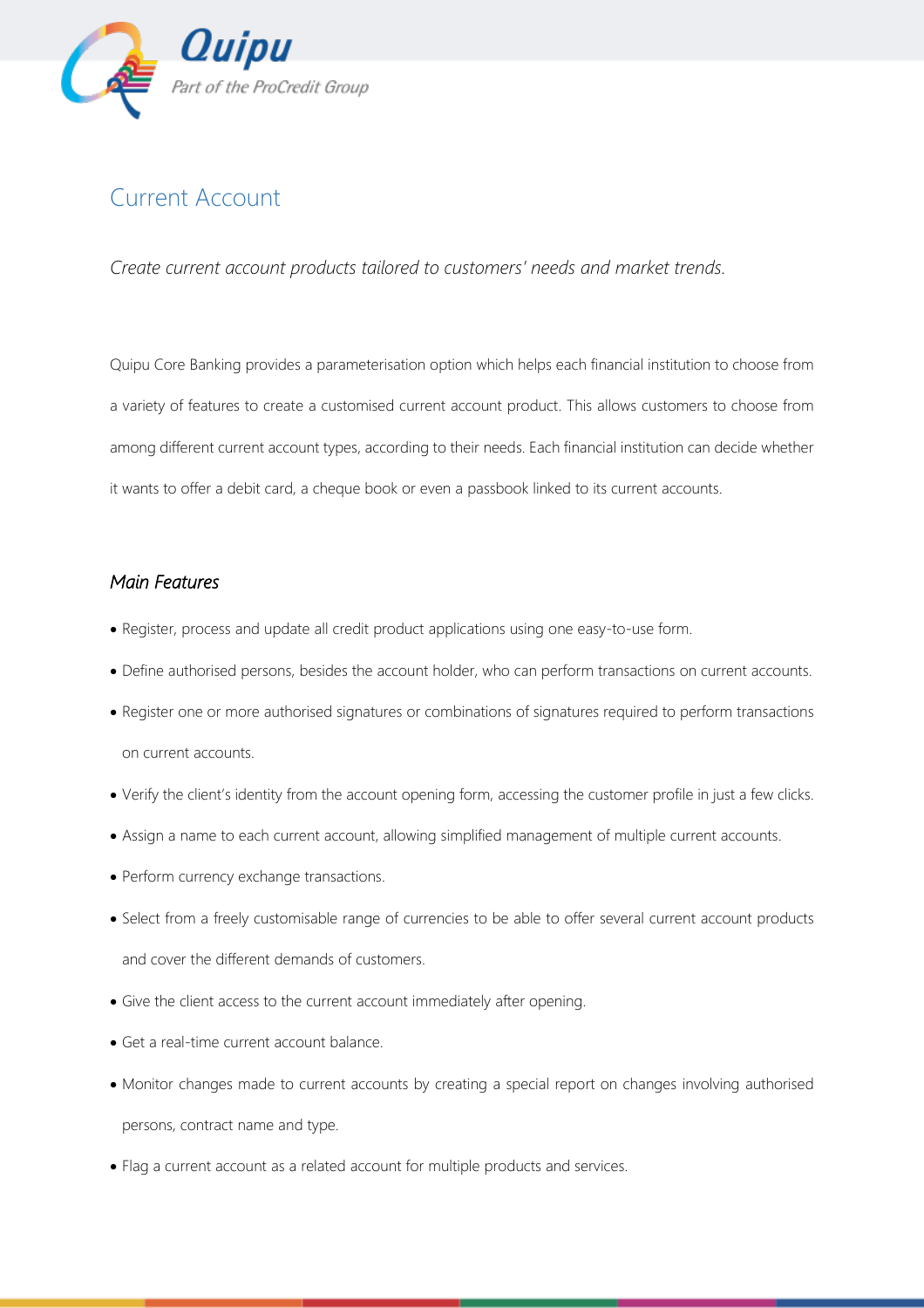

- Close a current account quickly and easily, whether at the client's request or on the financial institution's initiative, using a simple account closure process.
- Issue a standard or customised cheque book, passbook or debit card linked to the current account, according to market requirements and/or practices.
- Approve transactions with the customer fingerprint feature.
- Set complex validators for current account operations; validators can block, inform or restrict an action or business process.
- Create products with default validators in the account opening process, in order to avoid errors during manual processing.
- Pay interest on current accounts for specific limited periods, e.g. as a special offer or in response to market competition; calculation methods are customizable.
- Apply different tax rates to different account products or transactions.
- Set customised commissions for certain current account products or specific clients.
- Determine the minimum average balance in current accounts: monthly, weekly, etc.
- Parameterise automatic current account debits for commissions.
- Attach stickers (pop-up messages) to products in order to pass on special information about products to other users.
- Incorporate a current account into a Package, i.e. a group of products offered to specific clients who fulfil certain criteria defined by the financial institution.
- Reward customer fidelity with advantageous offers, changing or upgrading the current account type but keeping the same account number to avoid any inconvenience to customers.
- Save time when opening an account in the future by creating templates based on a client's existing account.
- Perform compliance and AML checks: access up-to-date black lists to check client status.
- Assign a customer risk classification by applying a pre-defined AML model scoring system.